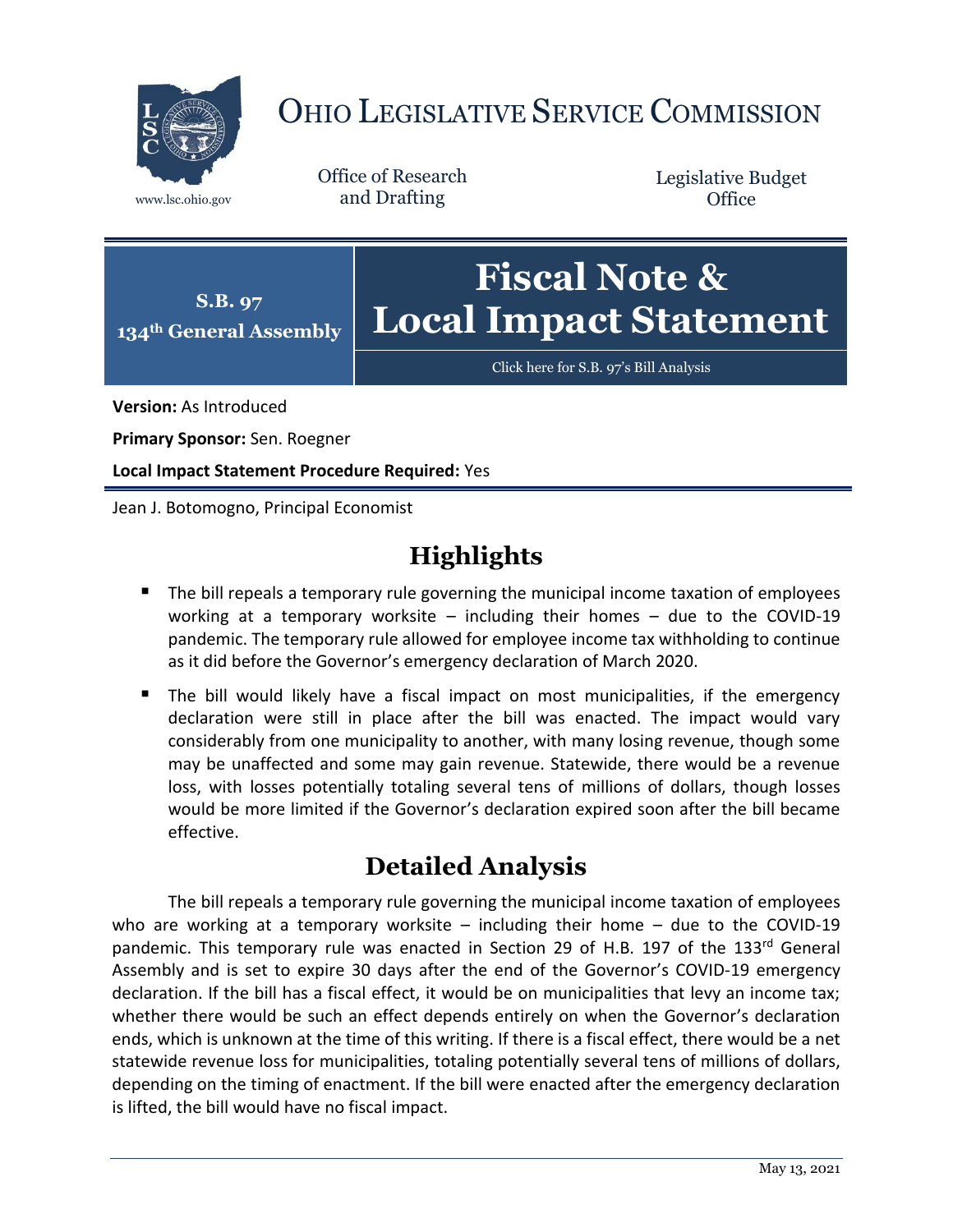In the following sections, this fiscal note will discuss current municipal income tax law, available information on pandemic-related commuting changes, and potential taxpayer savings from S.B. 97.

#### **Municipal income tax law**

Under codified law, a nonresident employee may work in a municipality for up to 20 days per year without the employer becoming subject to that municipality's tax withholding requirements and the employee becoming subject to that municipality's income tax. And if an employee does not exceed the 20-day threshold, that employee's pay is not counted toward the business's payroll factor, one of three factors – along with property and sales – that determines whether, and the extent to which, a firm's own income is subject to the municipality's tax on net profits.

Municipalities levy a municipal income tax on wages, salaries, and other compensation earned by residents of the municipality and by nonresidents working in the municipality, and on the net profits of businesses attributable to their activities in the municipality. Most municipalities allow a partial or full credit to residents for municipal income taxes paid to another municipality where they are employed. A few municipalities do not allow any credit, so residents of those municipalities who work in another municipality pay an additional tax to their place of residence. Administration of the municipal income tax is strictly local, either by the cities and villages themselves or by central collection agencies under contract with various municipalities. Businesses generally remit employees' withholding taxes to municipalities in which they do business. Businesses may also remit income tax withholding to their employees' municipality of residence, though that is not a requirement. $1$ 

In calendar year (CY) 2018, the latest data available from the Department of Taxation, 642 municipalities (242 cities and 400 villages) levied the tax. Municipal income tax collections statewide were estimated at \$5.60 billion, ranging from approximately \$9,715 in the village of Cecil (in Paulding County) to approximately \$864.6 million in Columbus (Franklin).

#### **Data on working from home**

Prior to CY 2020, estimates from the U.S. Census Bureau suggested that less than 4% of Ohio workers worked from home. The pandemic upended employment-related commuting patterns as many employees switched to working from home (WFH) at the behest of governments and employers who implemented such policies. WFH is not uniformly available to all employers and employees, varying greatly by the type of work performed and the type of industry. In 2020, the share of employees able to work from home was estimated by the U.S. Bureau of Labor Statistics to be as high as 81% for the financial industry, to lows of 20% for leisure

 $1$  Businesses operating in multiple municipalities may opt to remit taxes to the Department of Taxation which will distribute the amounts to the various cities. Under H.B. 49 of the 132<sup>nd</sup> General Assembly, firms may file one municipal net profit tax return through the Ohio Business Gateway. The tax department handles all administrative functions for those centrally filed returns and distributes payments to the appropriate municipalities.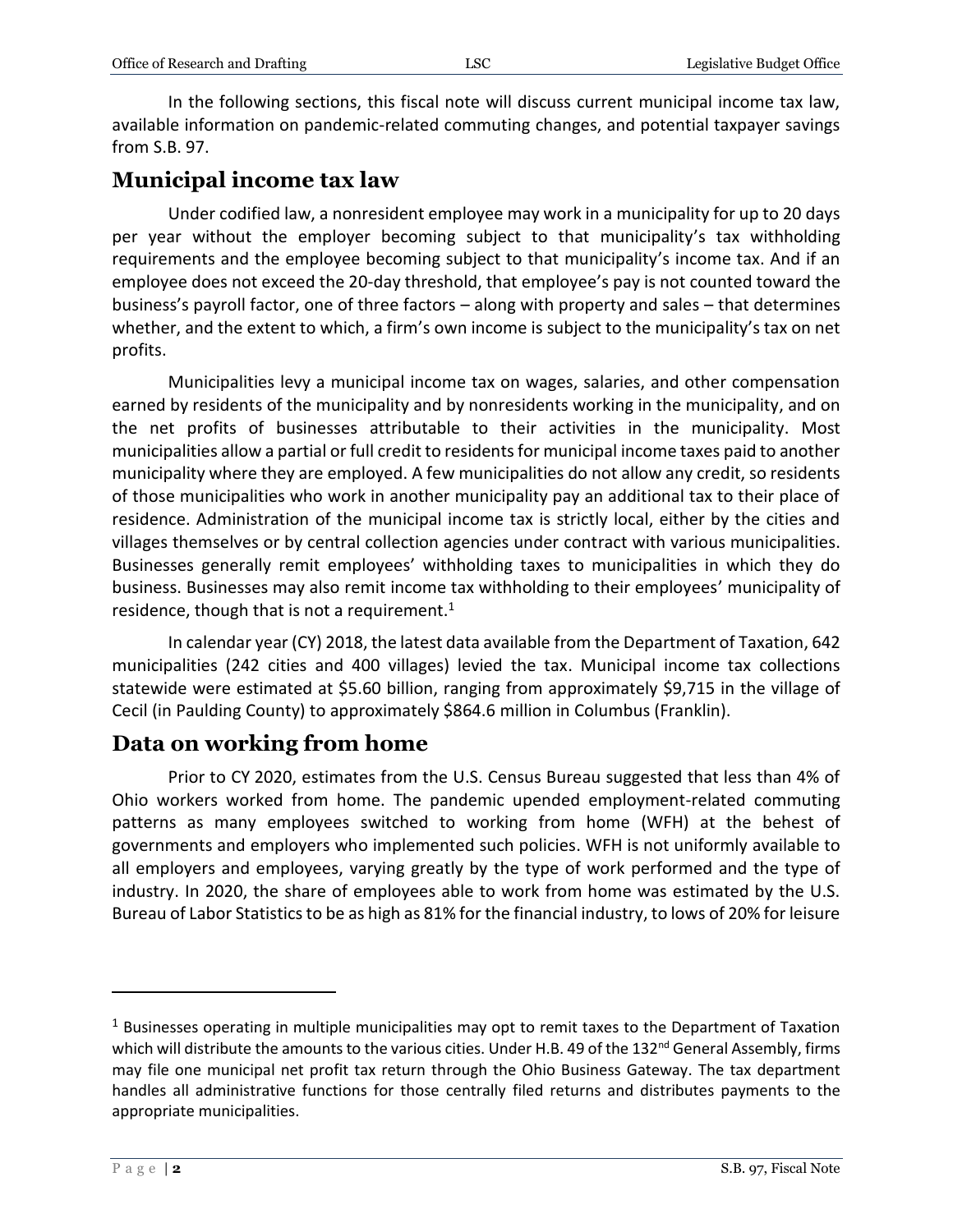and hospitality.<sup>2</sup> Researchers at the National Bureau of Economic Research (NBER) found that, nationwide, of those employed pre-COVID-19, about half were working from home in the spring of 2020, including 35.2% who reported they were commuting and recently switched to working from home.<sup>3</sup> Currently, however, the share of employees WFH is likely to be less than the level registered last year, as the most stringent COVID-related restrictions have been lifted. No reliable estimates of WFH for each Ohio municipality exist, though available research suggests the impact of WFH policies would be greater on municipalities with a higher concentration of workers in the "knowledge" economy and a higher percentage of nonresident workers that commute into that municipality from surrounding areas. On the other hand, the impact of WFH would be lower for municipalities whose industrial mix is dominated by warehousing, manufacturing, and production of goods.

## **The H.B. 197 temporary rule**

Under the temporary rule, if an individual has to work at a temporary worksite because of the COVID-19 emergency, that employee is still considered to be working at his or her regular place of employment. This treatment affects the municipality (1) for which the employer must withhold income taxes, (2) that may tax the employee's pay, and (3) that may tax (whether and how much) the employer's own income. Therefore, the temporary rule prevented employers from applying codified law to wages of workers who suddenly were working away from their regular place of employment. From a practical perspective, H.B. 197 ensured that employers would not have to modify their employee withholding accounting setup or modify the municipality to which they would file and remit tax withholdings and net profit taxes, as long as the Governor's COVID-19 emergency remained in place. Thus, H.B. 197 allowed the employer to not withhold taxes for that employee in the municipality where the employee's temporary worksite (home) was located and prevented the employer from becoming subject to income tax by the employee's municipality.

### **Fiscal effects of S.B. 97**

By repealing the H.B. 197 temporary rule, the bill potentially requires employers, in many cases, to change the municipalities to which they remit income tax withholding and net profits taxes. Whether it in fact does so depends on whether the bill became effective prior to the expiration of the Governor's declaration. Municipal tax revenues depend on a variety of factors, including the payroll of workers in the municipality (residents and nonresidents) which give rise to municipal income tax withholding remitted to the city of work, income earned by the municipality's residents that work elsewhere, and the type of industries located in the municipality (which determines the employment base and municipality net profits tax base). Repeal of the temporary rule could have an immediate fiscal impact on municipalities by reducing tax withholdings for nonresidents WFH and affecting net profits taxes.

LBO is unable to quantify the revenue effects of the bill, both because LBO staff do not know when the Governor's declaration will expire and due to lack of detailed and accurate data

 $2$  The percentage was even lower, 8%, for the agriculture, fishing, forestry, and hunting occupations. Data available at [https://www.bls.gov/opub/mlr/2020/article/ability-to-work-from-home.htm.](https://www.bls.gov/opub/mlr/2020/article/ability-to-work-from-home.htm)

<sup>3</sup> Brynjolfsson, Erik, et al. *COVID-19 and Remote Work: An Early Look at U.S. Data*, NBER Working Paper 27344, [http://www.nber.org/papers/w27344.](http://www.nber.org/papers/w27344)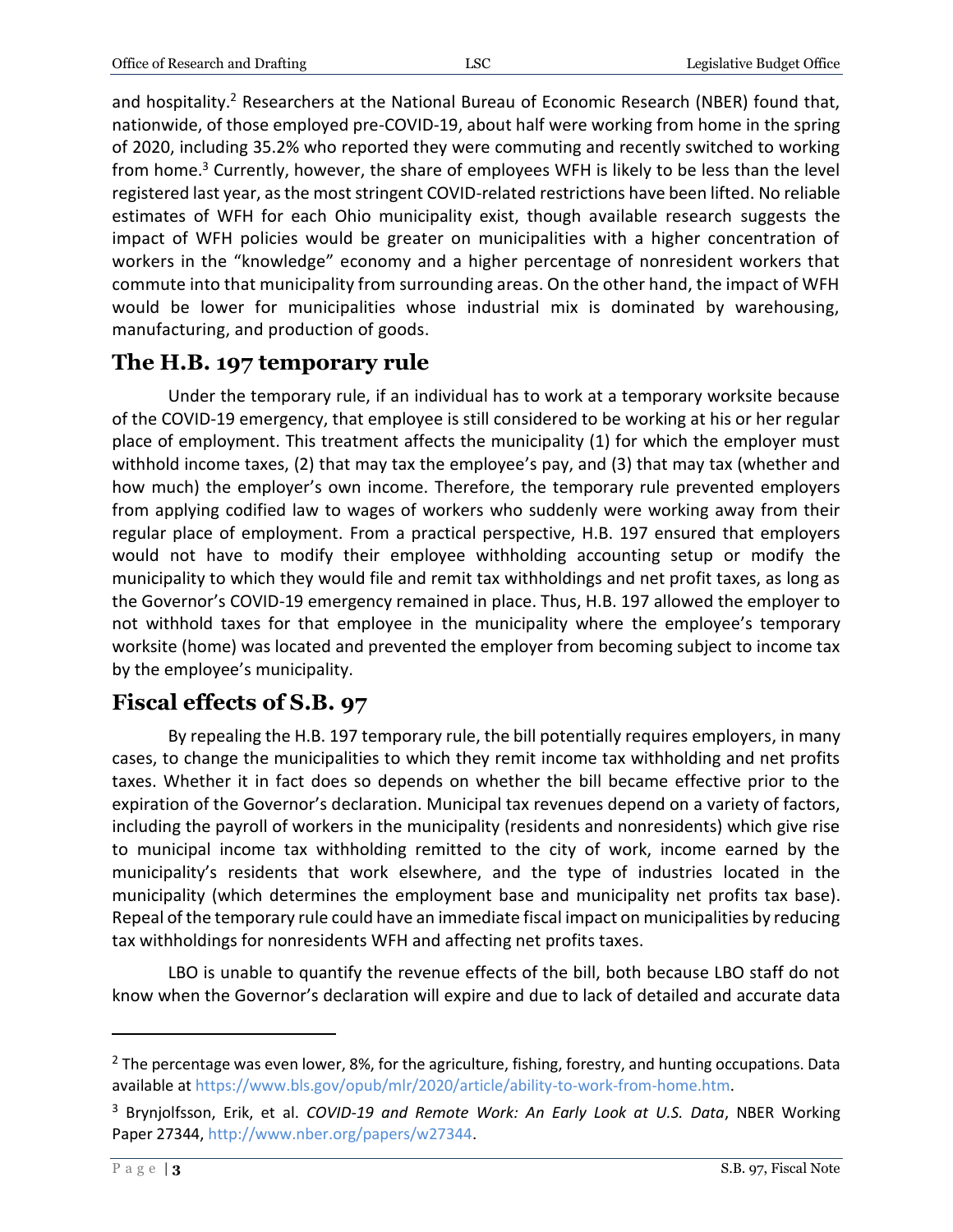for each municipality on payrolls and employees' residency and commuting behavior. If the bill does have a fiscal effect, on net statewide there would likely be a revenue loss to municipalities, totaling potentially several tens of millions of dollars (potential losses would be lower if the Governor's declaration expired shortly after the bill's enactment).

The fiscal effects can be described in general terms based on municipal income tax data, including tax bases and tax rates from the Department of Taxation, and worker commuter flow data, primarily derived from two Census Bureau data products: The American Community Survey (ACS) and the Longitudinal Employer-Household Dynamics Origin-Destination Employment Statistics (LODES).<sup>4</sup> Pre-COVID-19 commuter flow data indicate that large municipalities generally have a net positive commuter flow, meaning the number of nonresident employees in the municipality exceeds the number of residents working in another municipality. Municipalities in this situation could lose revenue under the bill; for the largest municipalities the potential revenue loss could measure in the millions.<sup>5</sup>

More generally, changes to municipal tax revenues would depend on incomes earned by nonresident workers in that municipality, income earned by the municipality's residents that work elsewhere, residence tax credits for taxes paid elsewhere, $6$  and the prevalence of WFH (and therefore the type of industries in the municipality and municipality net profits tax base). No municipality will experience a revenue gain or loss from residents WFH who usually worked at another location in the same municipality, and municipalities without a residence tax credit will not gain revenue from residents that are now working at home. In addition, taxpayers WFH due to the pandemic may experience lower tax liabilities as a result of the bill, if their usual work location was in another municipality with higher tax rates than their residence city; and residents of municipalities with a piggyback municipal income tax may only have to pay that tax, instead of both a tax in the municipality of work and a tax in their municipality of residence. Such scenarios, which result in taxpayer savings, also likely result in an overall decrease in municipal income tax collections.

Township residents will also experience tax savings if their temporary work location is their home, if they usually work in a municipality that levies an income tax. Generally, townships do not impose municipal income taxes, except in limited circumstances.<sup>7</sup> In 2000, 50% of all

<sup>&</sup>lt;sup>4</sup> These datasets are compiled from different source data, contain different levels of complexity, and have differing strengths and weaknesses. The fiscal note makes no inference on permanent or long-term changes to WFH across industries.

<sup>&</sup>lt;sup>5</sup> As an illustration, if the WFH percentage for nonresidents employed within the city of Columbus was 10% and the bill's provision were in effect, the reduction in income tax withholdings might be up to \$86 million, based on the amount of income taxes collected in 2018, depending on the length of the Governor's emergency declaration.

<sup>&</sup>lt;sup>6</sup> If available in municipal tax ordinances, these are income tax credits offered by a municipality to residents who pay tax in other municipalities. They affect the fiscal impact because what a municipality potentially gains from residents shifting to permanently WFH is the difference between the municipality's full tax rate and the tax a resident would typically pay, which would be reduced by a resident credit.

 $<sup>7</sup>$  A joint economic development district (JEDD) is an arrangement whereby a municipality and a township</sup> agree to work together to develop township land for commercial or industrial purposes. The benefit to